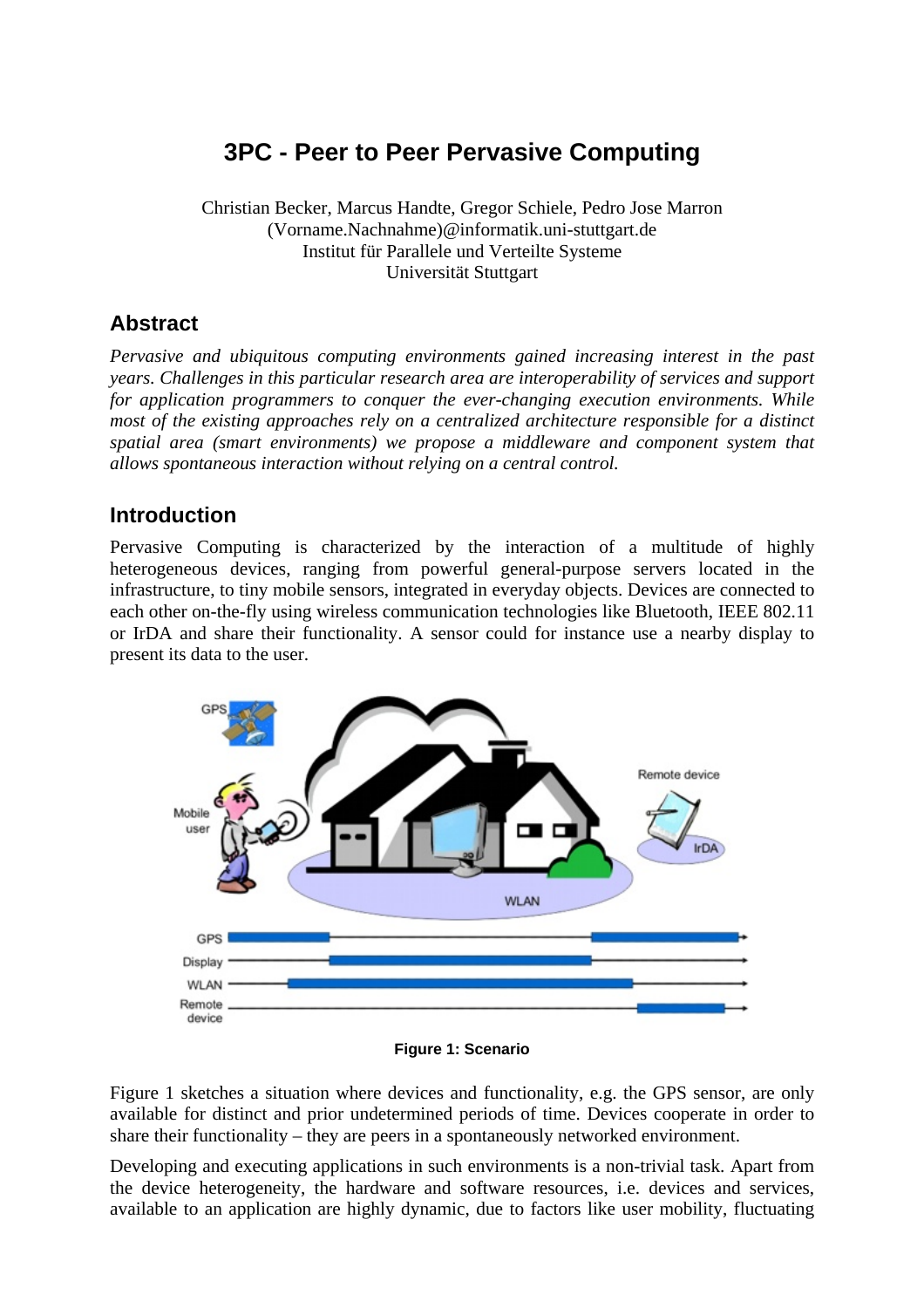network connectivity or changing physical context. This forces applications to adapt themselves constantly to their ever-changing execution environments. User-interaction, e.g. for adaptation control or administrative tasks, should be minimized, thus removing the user from the control loop.



**Figure 2: 3PC Architecture** 

In 3PC (cf. Figure 2), we investigate system software support for adaptive applications in peer to peer based spontaneous networks. We address both, heterogeneity of devices and communication technology. Our overall objectives are to provide system software that is minimal in its resource requirements in order to support resource-poor devices but flexible to allow the integration of all resources on powerful devices (BASE). Adaptation of applications is eased by an application model based on contractually specified components and a supporting component system (PCOM). Further research is conducted in the area of Power Aware Middleware (PAM) where discovery protocols and mediation of service interaction is scheduled in order to save energy.

In the following sections we will briefly describe BASE and PCOM and close this paper with an outlook on further research directions.

## **BASE – A Micro-Broker Based Middleware for Pervasive Computing**

With BASE [1] we have developed a middleware based on a micro-broker design. The microbroker mediates requests – so called invocations – between an application and local transport plug-ins or device wrappers. This design allows uniform access to fluctuating entities, such as remote services or device capabilities, like a GPS receiver.

Figure 3 sketches the core architecture of BASE. The programming model of BASE is objectoriented. Clients and services make use of proxy objects (stubs and skeletons) to interact with each other. The micro-broker relies on a federated registry. Via discovery mechanisms provided for each transport protocol it detects devices that are in communication range. Applications that require a service can query the local proxy of the federated registry. Besides the registry, BASE offers a signaling mechanism that detects the unavailability of services.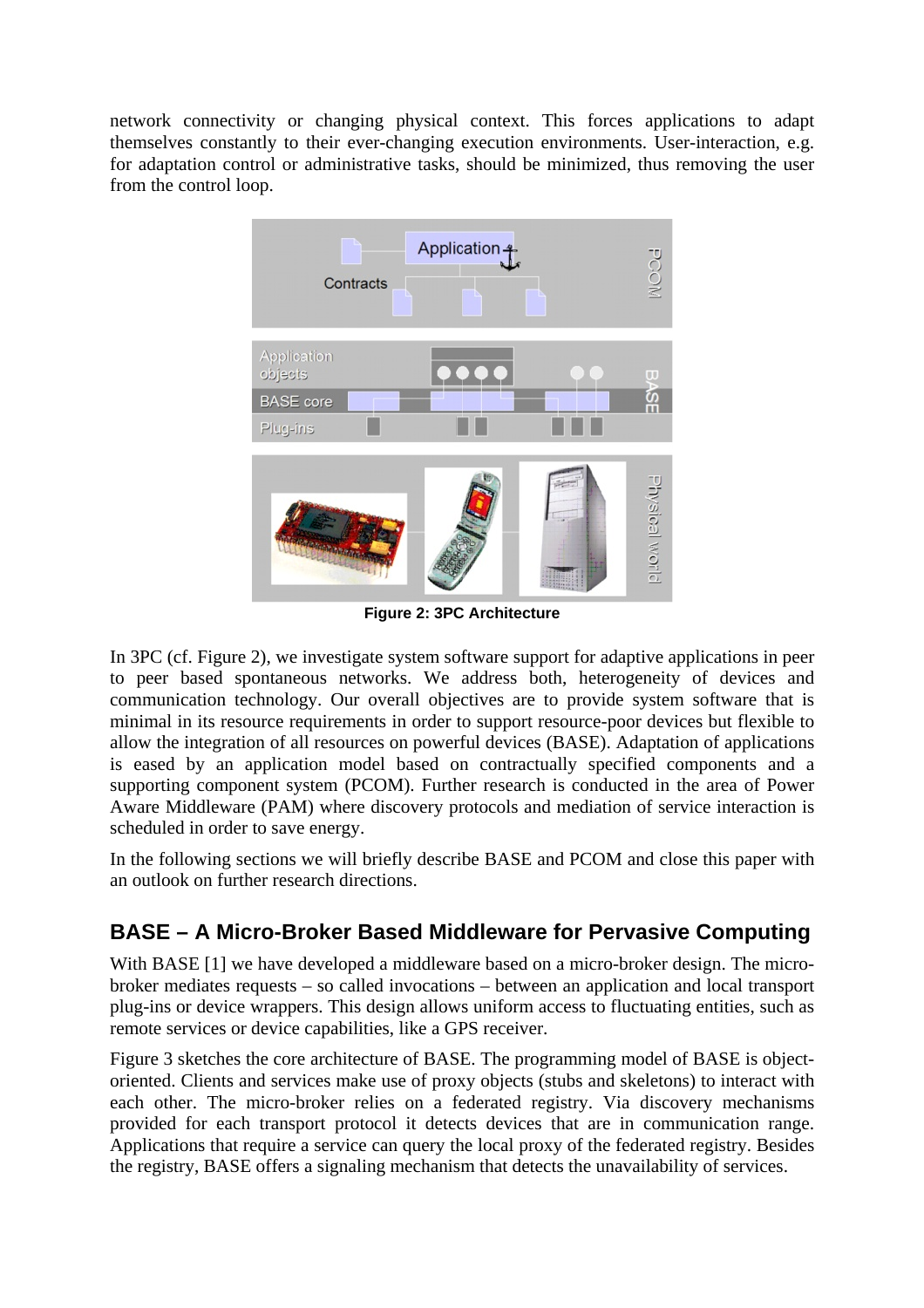BASE has been implemented in Java using the Java 2 Microedition and supports different profiles, such as the CDC and the CLDC. Together with a small memory footprint ranging from 90 to 120 KB, this allows the deployment on small embedded systems such as the JStamp (http//:www.jstamp.org). However, the programming model offered by BASE requires programmers to deal manually with adaptation for each single resource that may change its availability or quality. For instance, when a used service is reselected, BASE does not offer any support for transparent transfer of state. Thus, only stateless services can be reselected without programming extra code that provides this functionality at the application level. Clearly, this is not desirable. By designing PCOM we aimed at an abstraction that allows high-level adaptation of applications by enhancing the system support provided by BASE, its underlying middleware.





### **PCOM – A Component System for Pervasive Computing**

Automatic adaptation of an application requires the system to have knowledge about the application's architecture, its possible configurations, and the user's preferences regarding these configurations. In order to reflect the dependencies of services with respect to the underlying platform, e.g. memory requirements or some device such as a GPS receiver, and other services we have designed a component model based on BASE named PCOM [2].

Components in PCOM specify an offer via a bidirectional interface. This allows components to receive and process requests as well as to emit signals to their communication partner allowing for asynchronous operation (cf. Figure 4). The requirements of a component and its offers are manifested in a contract that captures not only the functional, but also nonfunctional properties (cf. Figure 4).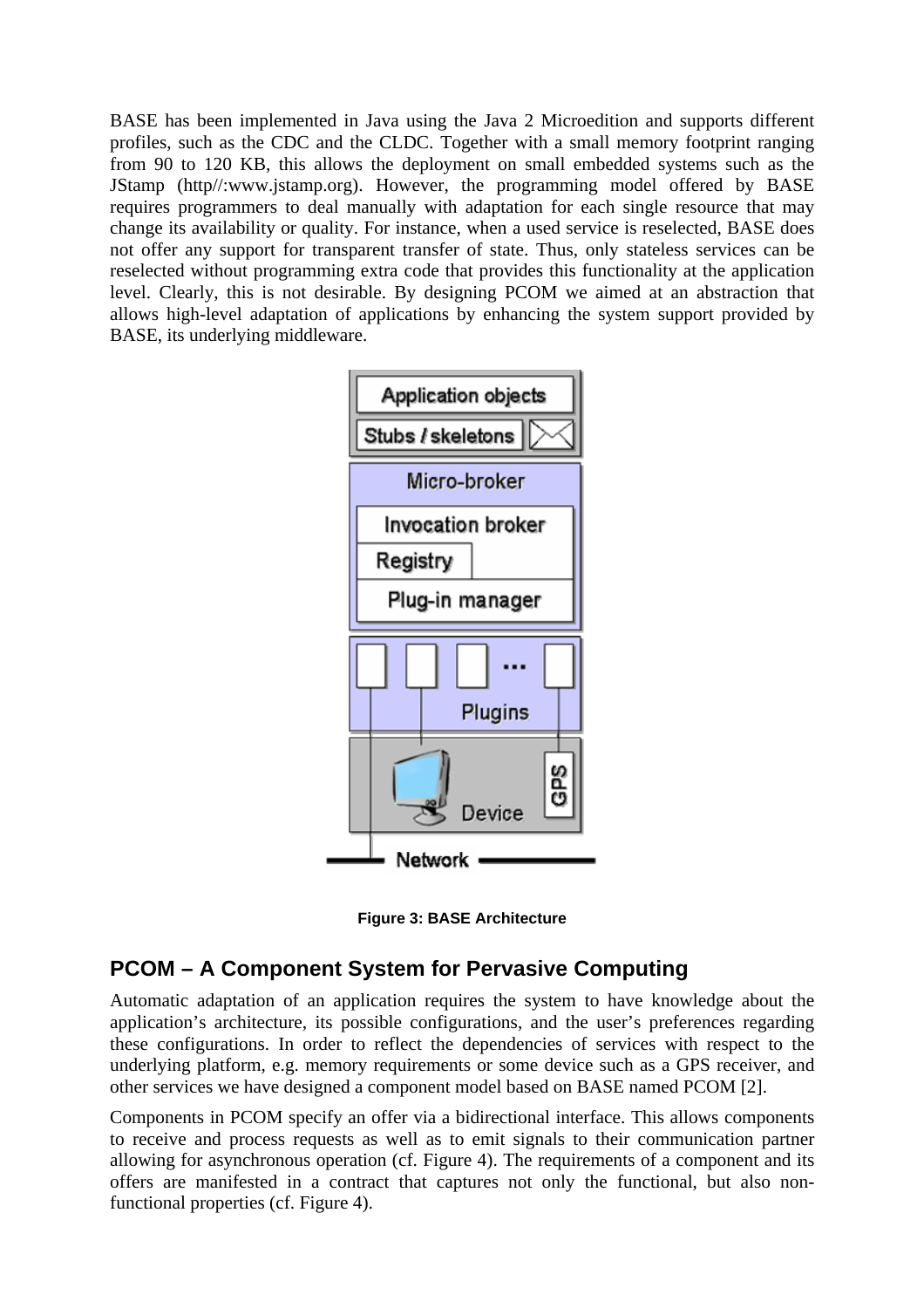An application is composed of components that only rely on their contractually specified dependencies. One distinguished component – the so-called application anchor – manifests and identifies the application itself. An application can be executed when all of its components can be instantiated, i.e. all dependencies are fulfilled.

In PCOM we support adaptation with three different mechanisms. First, components that fulfill the requirements of another component can be automatically determined. If more than one component can fulfill the requirements the system chooses one. At the moment, users specify their preferences using a simple metric that is part of the contracts. However, the integration of metrics and the design of selection strategies for alternative application configurations is one of the subjects of our current research. The selection mechanism is used whenever an application is initialized or if a used component becomes unavailable and an alternative has to be determined. Second, a component is enabled to stop its operation in cases where the quality or availability of one of its used components changes. This escalates adaptation to the component that has been using the stopped component. Third, a component may modify its contract according to changes in its execution environment. As such modifications require knowledge about the implementation of the component, they must be provided by the component programmer. Changes regarding contracts may also lead to a reselection or escalation.



**Figure 4: Components (top) and Application Model (bottom)**

PCOM components are executed in a component container that is implemented as a BASE service. As a result, components make use of the flexible transport selection and discovery mechanisms of BASE. The container is responsible for keeping track of available components in the execution environment. Therefore, a container propagates all contracts offered by its local components. If an application is started, the container tries to resolve all dependencies by matching contracts from available devices.

The PCOM component model was designed to meet the same requirements as BASE, i.e. allow an installation even on resource-poor devices. The overhead of PCOM is about 30-40 KB and PCOM also requires J2ME in its minimum configuration.